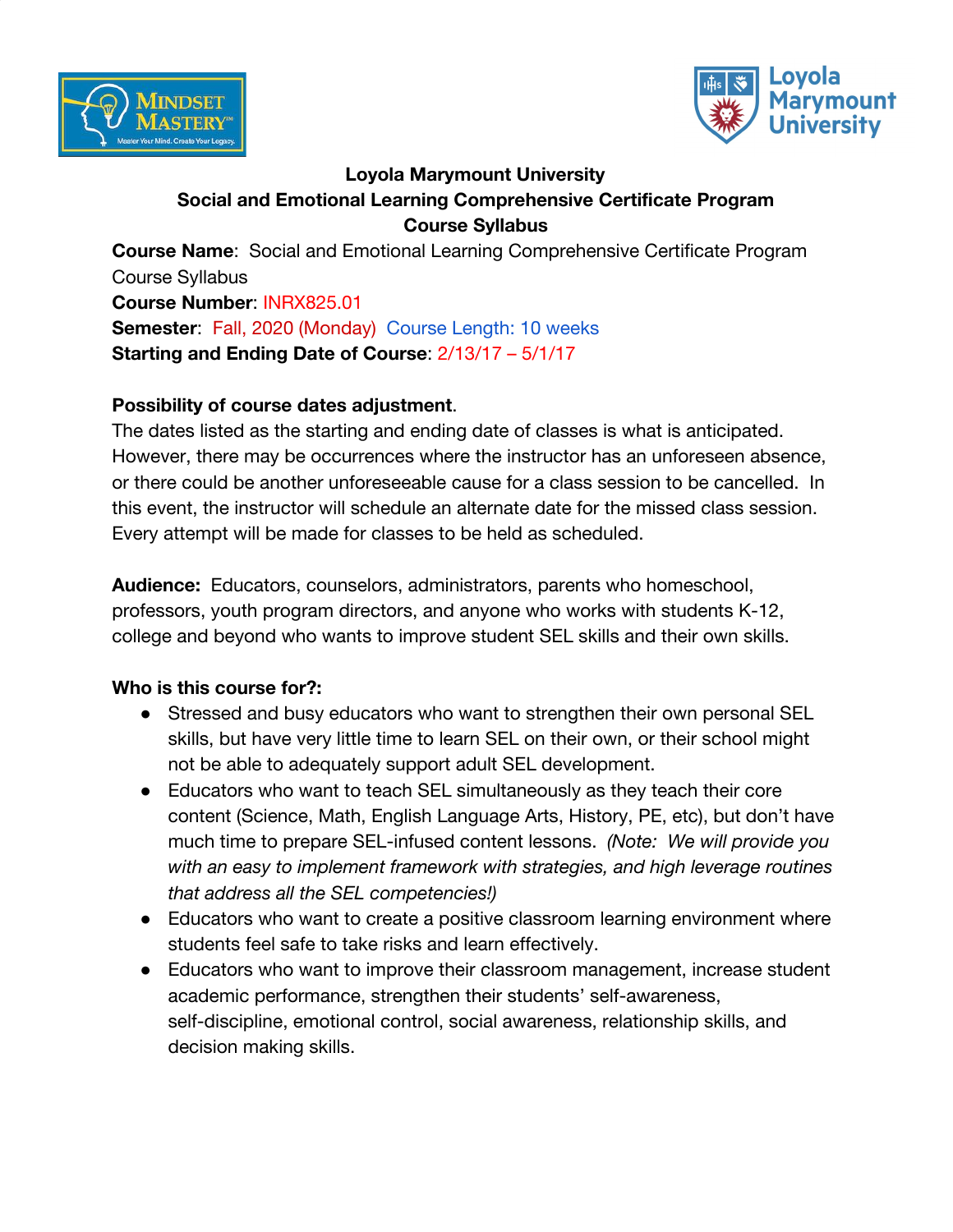● Busy educators, social workers, counselors, or parents, who might be able to directly teach SEL to students in a classroom, but want to strengthen their own SEL skills.

#### **Course Requirements:**

- Computer with access to the internet, wifi, google drive and all google document types (doc, ppt, slides), and email.
- Phone or camera with video recording capability to upload a 5 minute video to a google drive folder.
- You don't need a strong understanding of Social and Emotional Learning. This course will catch you up if you are new to SEL, and will also push your SEL knowledge and skills further if you already have SEL experience.
- Download, print, and prepare all course documents and materials so you can complete the assignments, kinesthetic activities and readings.
- Highly Recommended for a full PD experience: Participate in the training with another colleague (partners) or larger group.

#### **Instructor**: Gerard Javier Vargas

**Contact**: gvargas1204@gmail.com or (310) 623-7176

## *To successfully pass the course you must receive a minimum grade of "B-" (80% of possible points) and meet attendance expectations.*

## **Course Description:**

Multiple research sources emphasize the importance of Social and Emotional Learning (SEL) Skills in determining student success in all areas of their lives: academic, relationships, financial, career, and physical and mental health. However, student SEL skills can only be developed effectively in the presence of a teacher who is trained in teaching SEL and who has personal level of SEL competence. The challenge is that schools do not have the capacity or time built in their schedule to train teachers in SEL. Teachers, as busy, stressed, and overstretched as they are, might not have the capacity to learn SEL on their own, outside of the classroom. This course is the perfect solution for these challenges. The provided SEL curriculum is self-guided and will help you elevate all 5 SEL competencies as defined by The Collaborative for Academic Social & Emotional Learning (CASEL) which include: Self-awareness, self-management, social awareness, relationship skills, and responsible decision making. The course includes over 20 hours of video, select SEL articles to read, hands-on activities, and guided assignments to ensure that you learn effectively.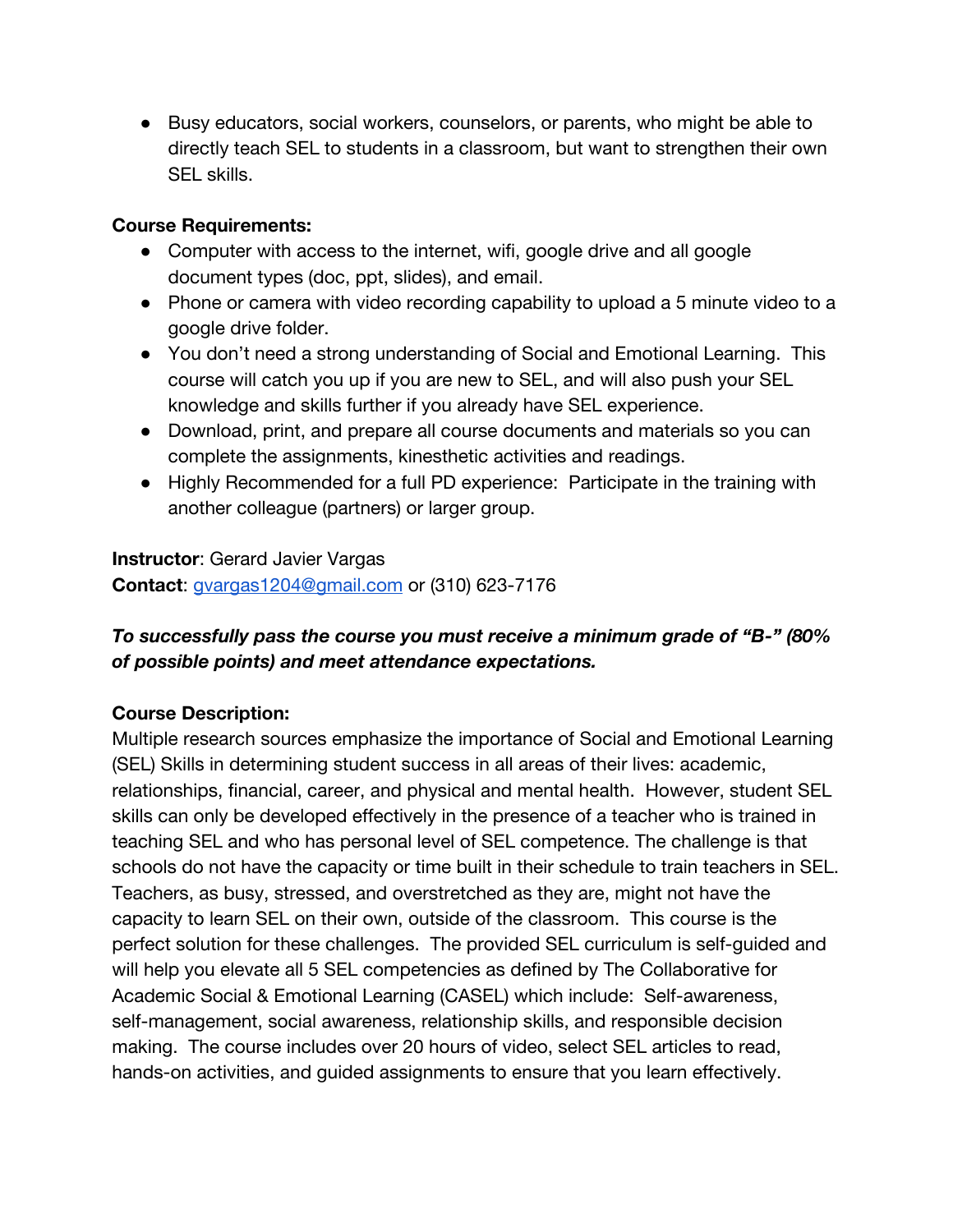At the end of successfully completing this 10-week course, you are eligible to receive a certificate issued by Loyola Marymount University and the Legacy Mastery Academy. The Social and Emotional Learning Comprehensive Certificate Program was developed by Gerard Vargas, an award-winning educator, university professor, instructional coach, curriculum writer, and expert in social and emotional learning and cognitive neuroscience. You will teach and learn from the Mindset Mastery SEL Curriculum, a hands-on program designed to strengthen your SEL skills for long-term behavioral change by changing your beliefs, habits, and thinking patterns through hands-on, brain based routines.

## **Learning Outcomes:**

- Integrate SEL instruction into your traditional content instruction (Math, English, Science, History, etc) for any grade level (K-12, college, and beyond).
- Apply the 5 SEL Powermoves (high leverage SEL routines) that target all the main SEL skills and are easy to implement without planning.
- Explain the 10 beliefs of Effective SEL Educators and create a plan for developing in these areas.
- Create a comprehensive plan for developing a positive classroom learning environment built on trusting relationships, cognitively engaging lessons, and a supportive community that creates psychological safety where students can take risks, make mistakes, ask for help, seek feedback, express their ideas, and learn optimally.
- Create a comprehensive plan for modeling SEL to your students
- Self-assess your social, emotional, and cultural beliefs and habits and create a growth plan for target areas.
- Explain how thoughts, emotions, and beliefs impact the learning brain.
- Apply routines for engaging students in SEL, teaching SEL through classroom management, and supporting behaviorally challenging students.
- Apply SEL routines that support trauma-informed practices, culturally responsive teaching, brain-based learning, students with learning differences, PBIS, and restorative practices.
- Receive mentorship from Legacy SEL certified expert teachers.
- Apply routines and strategies that teach and develop the 5 CASEL Competencies: Self-Awareness, Self-Management, Social Awareness, Relationship Skills, and Responsible Decision Making.
- Develop yourself and your students in the following areas: Grit, The Growth Mindset, Emotional Intelligence, Empowering vs Limiting Beliefs, Responsibility, Cognitive Behavioral Therapy, Purpose, Happiness, Resilience and many others.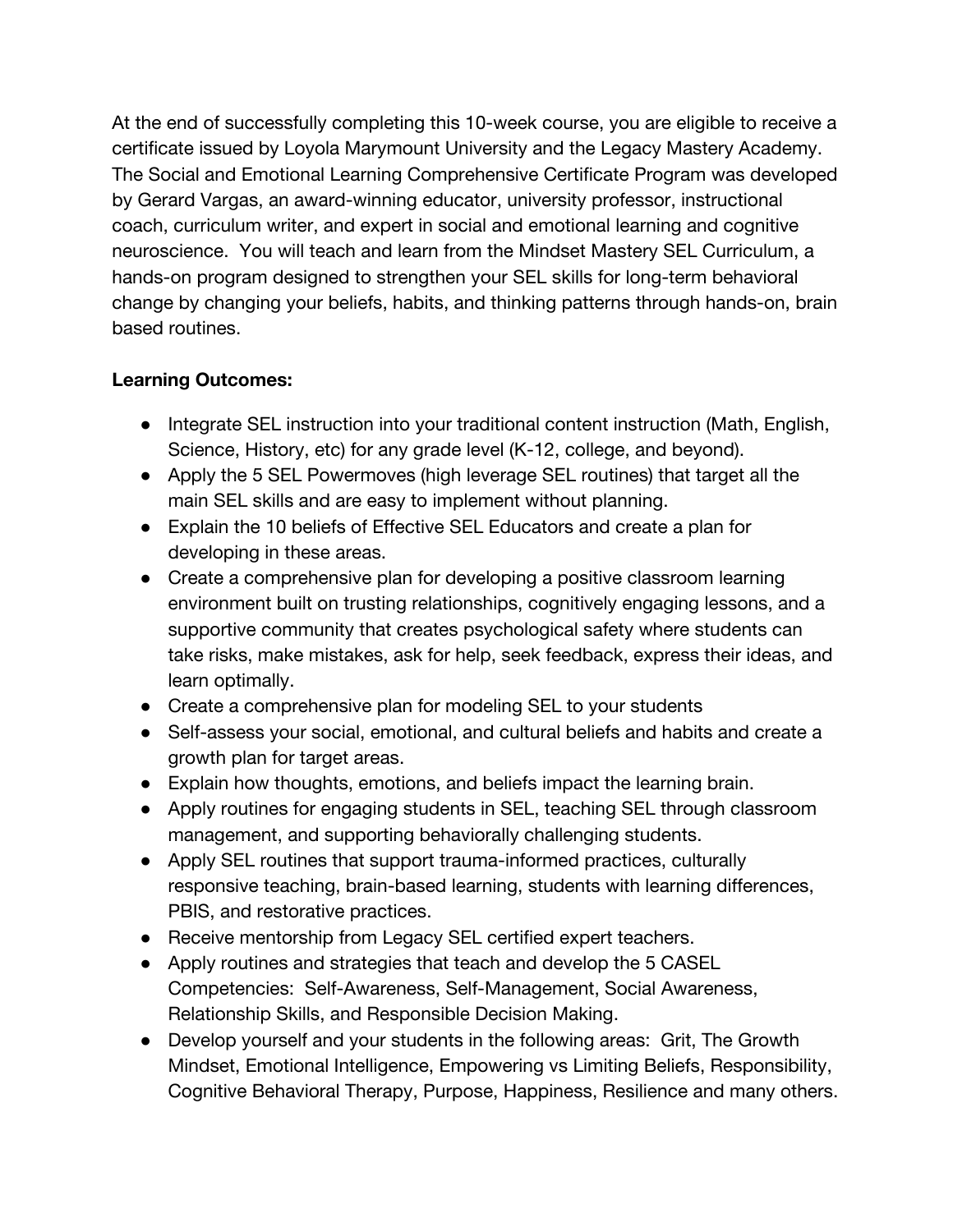• Complete a Legacy Talk video (5 minutes or less) that showcases how you transformed in your personal SEL and SEL teaching ability.

#### **Required Text:**

The SEL Mindset

#### **Expectations for Virtual Meeting Behavior:**

Since the course will be mostly self-directed, the following are expectations for the three virtual meetings with the instructor (check-ins #1, #2, and #3). Since these meetings are with other students. Please be respectful of both your classmates and the instructor. Examples of being respectful include: being fully present during check-ins without any distractions, following the Zoom meeting guidelines, responding quickly to emails or calls from the instructor, not engaging in side conversations, and asking questions. Participation in the **Facebook Group: Thriving with SEL** is required. Questions, responses, and discussions are to be kept on topic with the material being presented by the instructor. Students are to ask questions, respond to others, while also respecting the need for other students to participate in the discussion (share their conversation contributions equally so that not one voice dominates).

If you have a cell phone or any other device that emits sound, please keep it turned off or silenced and out of sight during each virtual meeting.

Disruptive behavior which is persistent or significantly interferes with meeting activities may result in the student being requested to leave the meeting and/or possibly may be requested to withdraw from the course.

#### **Communication:**

There may be occasions where the instructor may need to communicate with a student(s) during non-class time. The instructor will use the email address provided to LMU by the student to send any necessary communications. Students should contact the Program Coordinator (Fay Craton; fay.craton@lmu.edu; 310-338-2812) to advise of any changes or corrections to email addresses.

#### **Participation**

Full participation in all virtual meetings is required. Full completion of all assignments and reflections are required. While students are not expected to share confidential information about his or herself, students are expected to fully engage in class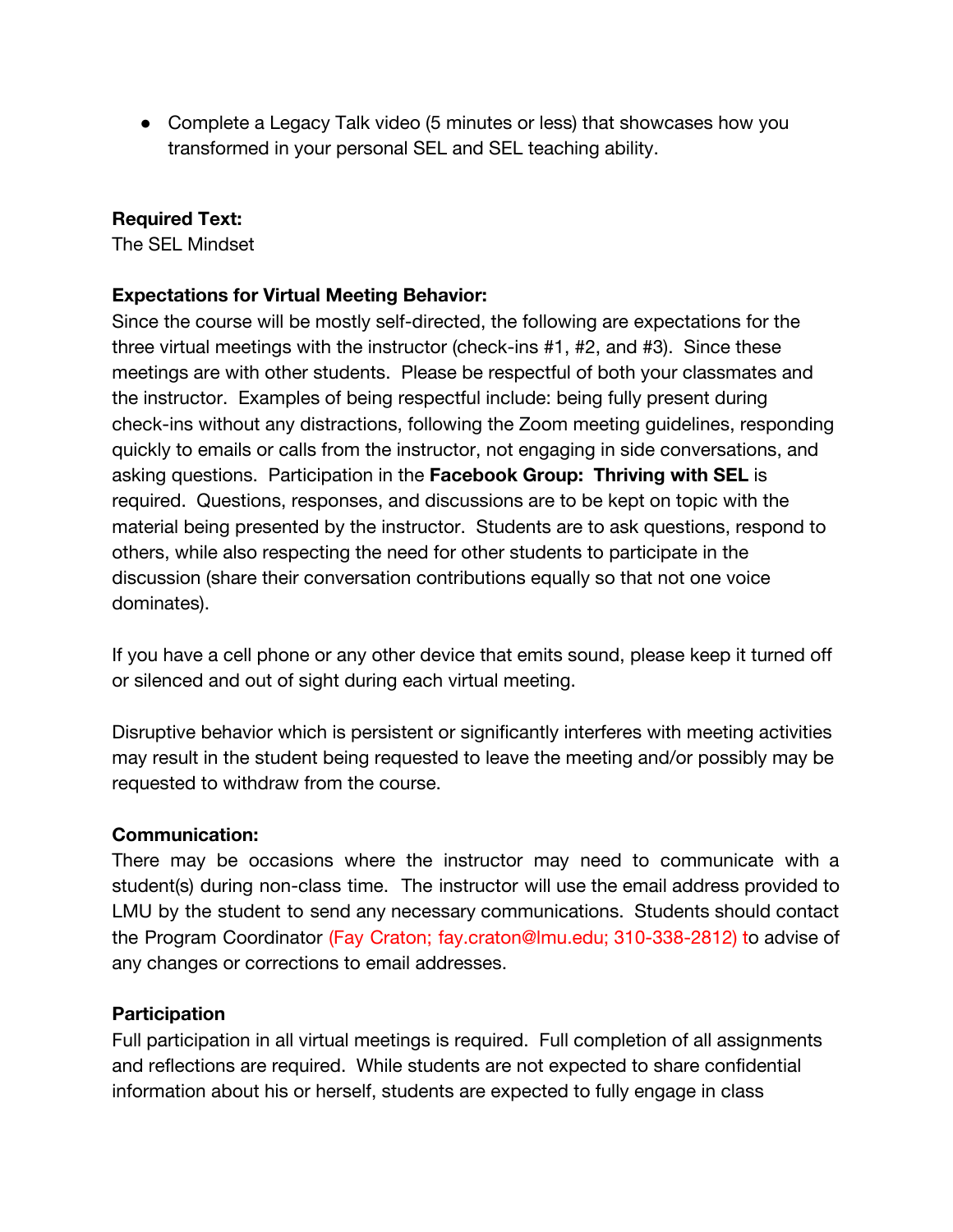activities and assignments. Participation in the course is considered to be part of the grading process. Appropriate vulnerability is part of self-awareness and SEL development, and so it is highly encouraged to share how you are growing as an educator and personally. Share as much as you feel comfortable during the assignment reflections. The instructor will always model appropriate vulnerability first in order to set the tone. The online professional development training videos will discuss what is meant by appropriate vulnerability.

#### **Attendance:**

Attendance at all three virtual meetings is expected for the full length of each class in this course.

- Students must sign up ahead of time to attend virtual meetings. Click here for The Virtual meeting calendar. Make sure you sign up for 3 virtual meetings as shown after reading the instructions on this link.
- Students will check-in virtually (virtual meetings) with the instructor and other students. The instructor will review assignments, check on progress, answer any questions, and allow for participants to share best practices, challenges, and solutions.
- Students will be signed in by the Webex attendance roster at each class meeting.
- Students are asked to notify the instructor by email if they will not be attending the meeting or need to reschedule.
- Students who have an unforeseeable emergency may sign up for an alternate virtual meeting date: Simply notify the instructor of their absence by email.
- If no other virtual meetings are available, students can complete a makeup assignment for one missed virtual meeting to be eligible to receive attendance/participation points. To submit a makeup assignment, students must do the following:
	- Notify the instructor of their absence by email.
	- A copy of the recorded class will be sent to the student for viewing (please note there is a time limit on the availability of the recording).
	- Students will be issued a makeup assignment consisting of submitting an essay answer to a question pertaining to the topic of the missed class.
	- The essay must be one full page in length and be typed using 12 point font, single-spaced.
	- The essay must be turned in via email, two weeks following the missed class.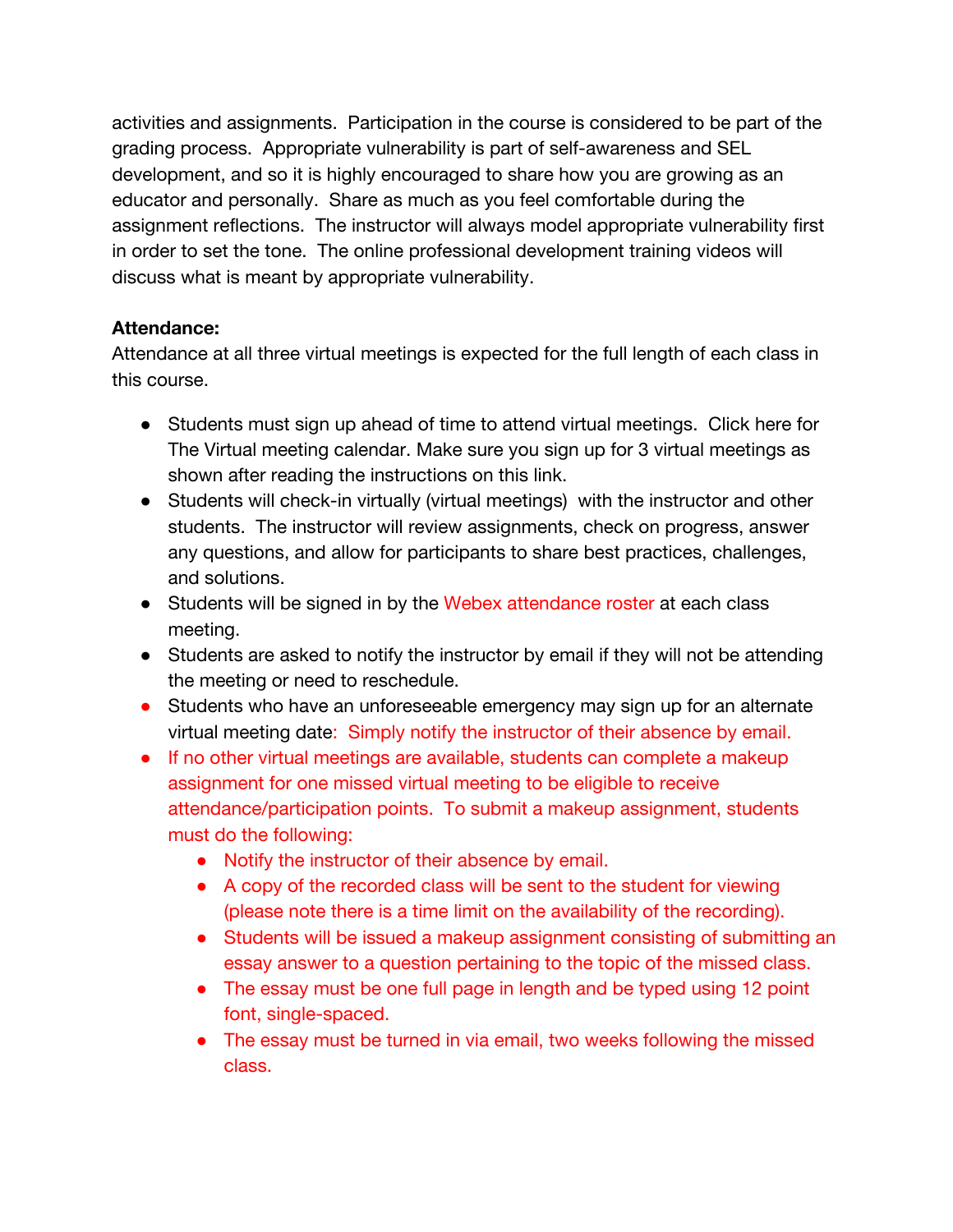- Students are to keep a copy of their essay. The instructor will keep the copy submitted.
- Students are to keep a copy of their essay. The instructor will keep the copy submitted.

#### **Grading:**

To receive a certificate you must receive a minimum grade of a "B-". All students may obtain a copy of his/her transcript, regardless of received grade. Grades and transcripts are available at the PROWL website. Please go to:

http://academics.lmu.edu/extension/resources/records/ to find out more information about PROWL. **PLEASE NOTE**: you will need your student ID number to access information in PROWL.

**Student Identification Number:** Your student identification number can be found on the second registration confirmation email you received. You may also obtain this number from anyone in the LMU Extension office or from your instructor. The phone number to the LMU Extension office is 310-338-1971.

**Receipt of a Certificate:** Please submit a "Certificate Request" form to the LMU Extension office. To receive a certificate you must receive a grade of "B-"or better in the course. (For the Advanced Human Resources Management Certificate you must complete the 12-week HRM Certificate course and three of the Advanced HRM Certificate courses.) Receiving your certificate could take several weeks after successful completion of the course. To rapidly obtain proof of course completion, please go to PROWL and request a transcript.

The final grade for each participant will be determined by combining scores each of the factors shown below and in the proportionate percentages for each factor:

#### **Course Requirements:**

Please Note: During meeting #1, your instructor will review all these assignments and due dates with you and help answer any questions.

| <b>Requirement (Assignment Description)</b> | <b>Assignment Due Date</b> | Percentage<br><b>Awarded</b> |
|---------------------------------------------|----------------------------|------------------------------|
|                                             |                            |                              |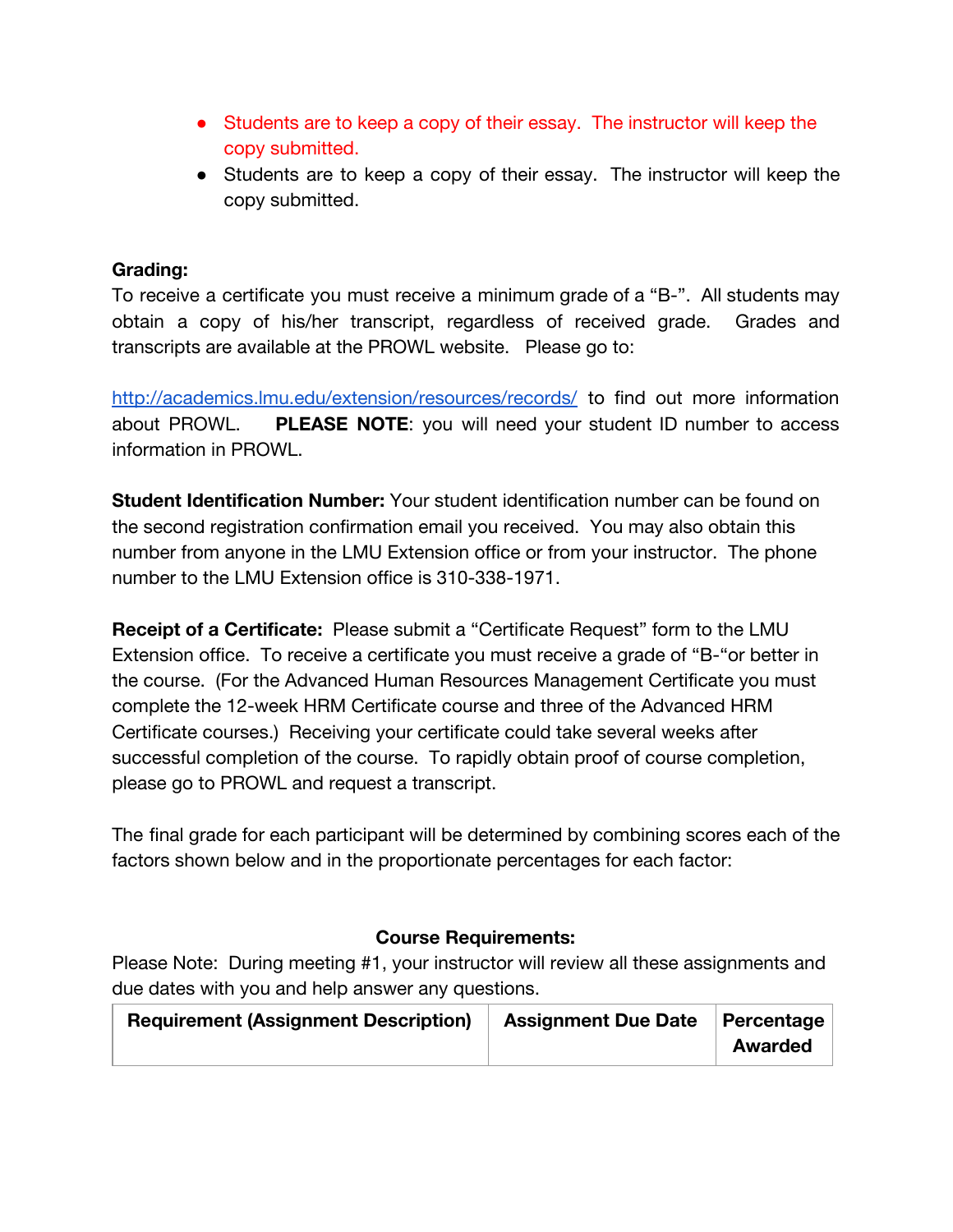| <b>Attendance/Participation in</b><br>Completion of Online PD and<br>Quizzes (10 parts): 10%<br>3 One-hour virtual meetings with the<br>$\bullet$<br>instructor. Create your appointment<br>on the virtual meeting calendar:<br>Meeting #1 = $5%$<br>$\circ$<br>Meeting $#2 = 5%$<br>$\bigcirc$<br>Meeting $#3 = 5%$<br>$\bigcirc$<br>One-hour interview with an SEL<br>expert at your school site: 10% (see<br>interview template). Identify an SEL<br>expert (colleague or staff member)<br>who is strong in personal SEL and<br>teaches SEL effectively. Your<br>mission is to learn how they<br>developed their strong personal SEL<br>skills and SEL teaching skills.<br>Contribute at least 5 new questions<br>and 5 responses to the <b>Facebook</b><br>Group: Thriving with SEL 5% | Online PD and<br>Quiz (weekly: see<br>class schedule))<br>Meeting #1 week 2<br>$\bullet$<br>Meeting #2 week 6<br>$\bullet$<br>Meeting #3 week 9<br>One hour interview<br>$\bullet$<br>(anytime before<br>week 9)<br>10 Facebook<br>Group<br>Contributions<br>(anytime before<br>week 10) | 40% |
|--------------------------------------------------------------------------------------------------------------------------------------------------------------------------------------------------------------------------------------------------------------------------------------------------------------------------------------------------------------------------------------------------------------------------------------------------------------------------------------------------------------------------------------------------------------------------------------------------------------------------------------------------------------------------------------------------------------------------------------------------------------------------------------------|------------------------------------------------------------------------------------------------------------------------------------------------------------------------------------------------------------------------------------------------------------------------------------------|-----|
| <b>Course Assignments</b><br>Complete and submit your course<br>$\bullet$<br>assignments. Then select 5 key<br>assignments from the curriculum<br>that made the biggest impact on<br>your personal SEL and SEL teaching<br>skills. Write a short reflection and<br>submit via google docs. (each<br>completed curriculum assignment is<br>worth 3% and each reflection is<br>worth 3%. (See reflection template<br>and Sample Reflection)                                                                                                                                                                                                                                                                                                                                                  | All 5 Due before week 10:<br>2 assignments and<br>reflections due<br>before virtual<br>meeting #2 and 3<br>assignments and<br>reflections due<br>before virtual<br>meeting #3.                                                                                                           | 30% |
| <b>Teaching Surveys (Pre and Post) 2.5%</b><br>each. (link to pre and post surveys)                                                                                                                                                                                                                                                                                                                                                                                                                                                                                                                                                                                                                                                                                                        | Pre: During week<br>1, before starting<br>curriculum                                                                                                                                                                                                                                     | 5%  |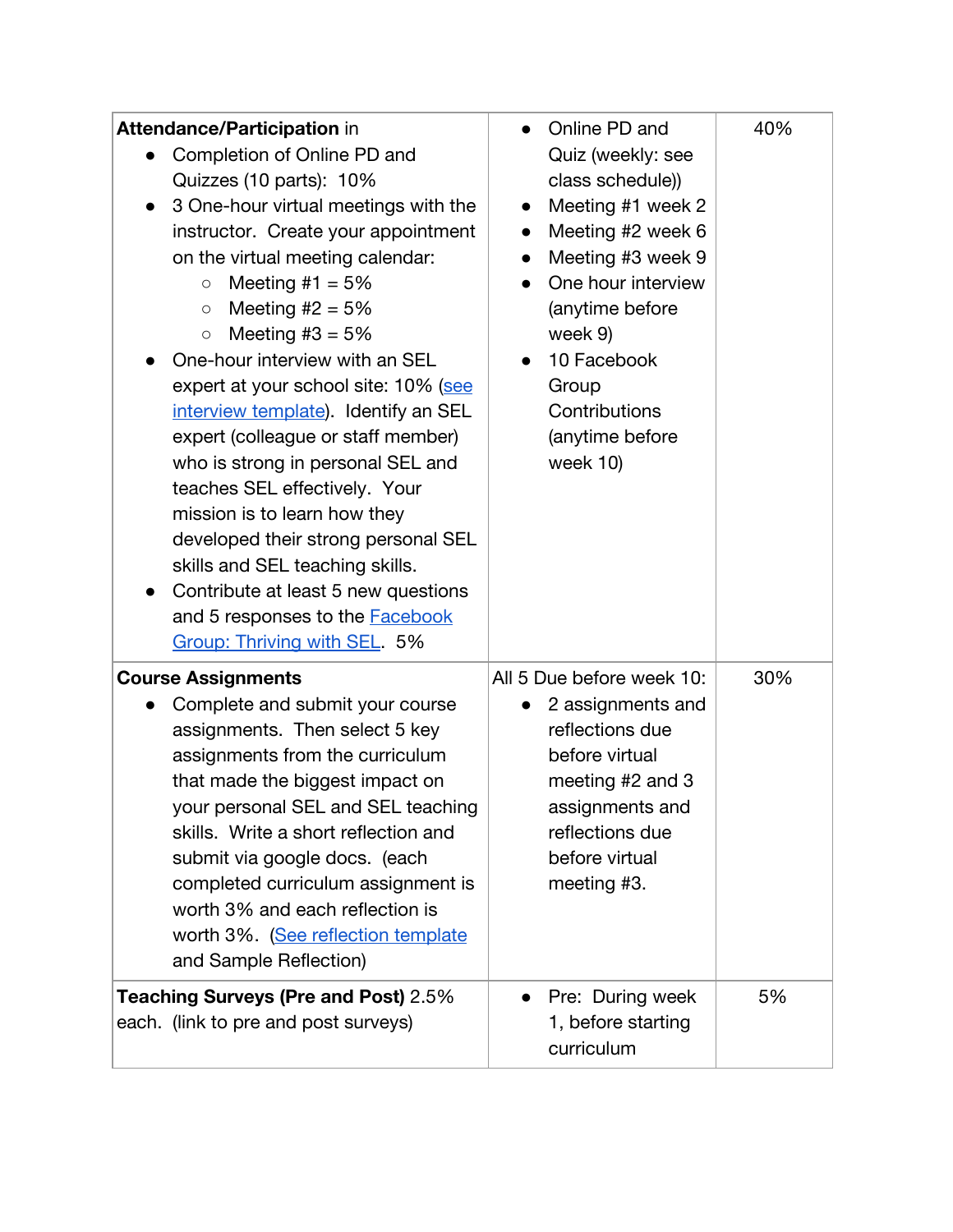|                                                                                          | • Post: Week 10,<br>along with Legacy<br><b>Talk Video</b> |      |
|------------------------------------------------------------------------------------------|------------------------------------------------------------|------|
| <b>Legacy Talk Video (See Legacy Talk video</b><br>instructions) Use this to create from | Week 10                                                    | 25%  |
| <b>Total percentage:</b>                                                                 |                                                            | 100% |

#### **Grading Scale:**

| Grade | Percentage |
|-------|------------|
| A     | 93%        |
| $A-$  | 90%        |
| B+    | 87%        |
| B     | 84%        |
| В-    | 80%        |
| $C+$  | 77%        |
| C     | 75%        |
| $C -$ | 70%        |
| D     | 63%        |
| F     |            |

**General Assignment Rubric:** This rubric will be applied to all assignments:

- Curriculum Assignments and Reflections
- SEL Expert Interview
- Legacy Talk Video

| <b>Pass</b>                                                                                                                                                                                                                                                                                                                                             | <b>No Pass</b>                                                                                                                          |
|---------------------------------------------------------------------------------------------------------------------------------------------------------------------------------------------------------------------------------------------------------------------------------------------------------------------------------------------------------|-----------------------------------------------------------------------------------------------------------------------------------------|
| <b>Assignment Elements:</b> All elements of the<br>$\bullet$<br>assignment instructions are completed.<br>Spelling and Grammar: Spellcheck is applied,<br>$\bullet$<br>grammatically sound, clear and easy to read<br>and understand.<br><b>Content Mastery:</b> Strong understanding of the<br>$\bullet$<br>content is demonstrated (Student refers to | One or more elements of the<br>assignment are incomplete.<br>Students can redo only 2<br>assignments, but not the Legacy<br>Talk Video. |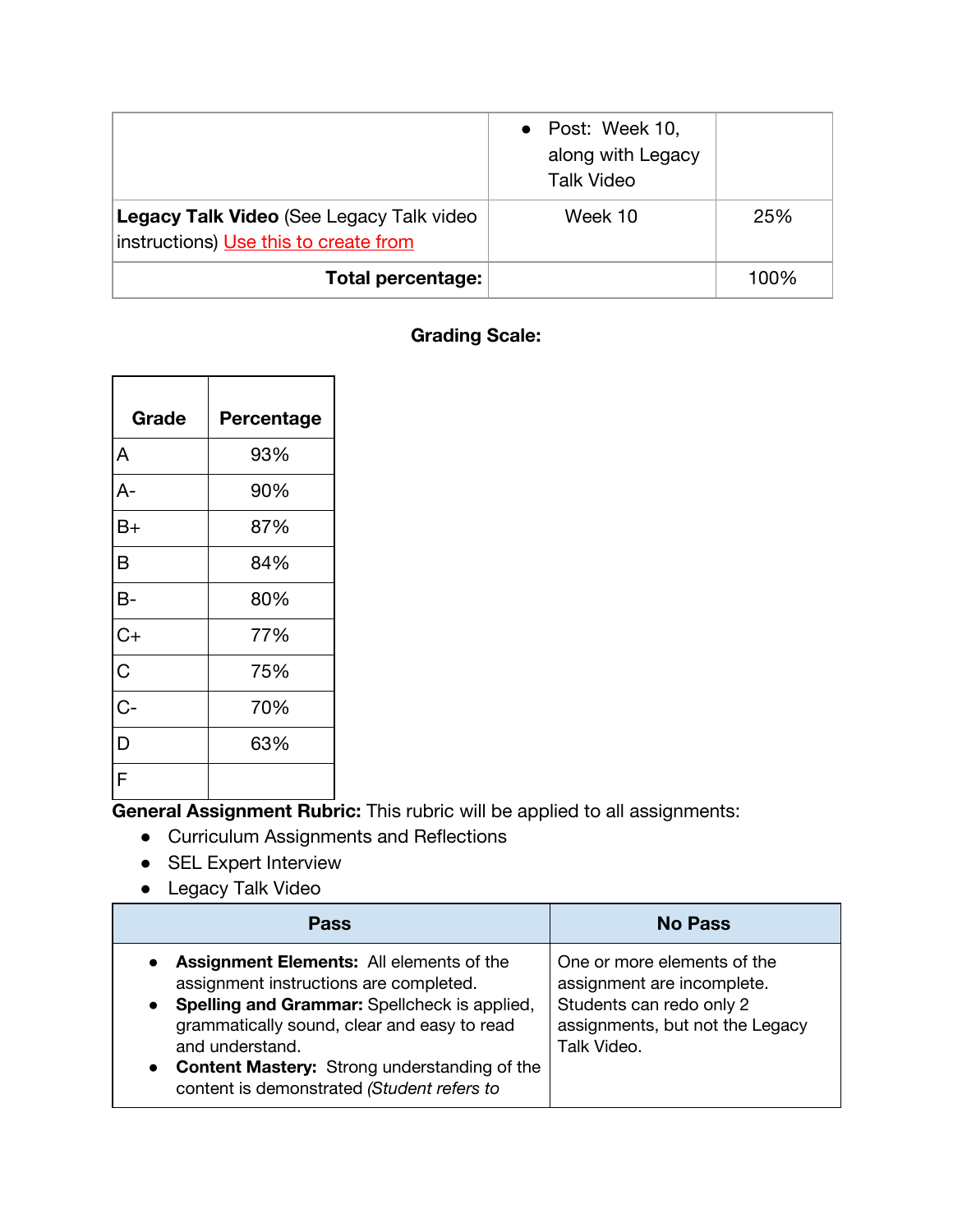## **Class Schedule (Any changes to the class schedule will be announced in class.)**

| <b>Week</b>    | <b>Topic</b>                                                           | <b>Assignments Due</b>                                                                                                                                                                          |
|----------------|------------------------------------------------------------------------|-------------------------------------------------------------------------------------------------------------------------------------------------------------------------------------------------|
| 1              | Part 1: What is<br>SEL and why<br>does it matter?                      | Complete the SEL Teaching Pre-Survey.<br>Complete Part 1: "What is SEL and why does it<br>matter?" and submit course assignment                                                                 |
| $\overline{2}$ | Part 2:<br>Developing your<br>personal SEL<br>skills first             | • 2 Mindset Mastery SEL Curriculum Assignments<br>and Reflections. Submit via google folder.<br>One-hour interview with SEL expert: See interview<br>questions template.<br>Virtual Meeting #1. |
| 2 <sup>1</sup> |                                                                        | <b>Virtual Meeting #1.</b> Set up virtual meetings promptly upon registering for the<br>class. Week #1-2 Assignments are due before joining this meeting.                                       |
| 3              | Part 3: Creating a<br>positive<br>classroom<br>learning<br>environment | Complete the following before virtual meeting #2 on<br>week 6:<br>3 Mindset Mastery SEL Curriculum Assignments<br>and Reflections. Submit via assigned google folder.                           |
| 4              | Part 4: Engaging<br>Students in SEL                                    | Complete the following before virtual meeting #2 on<br>week 6:                                                                                                                                  |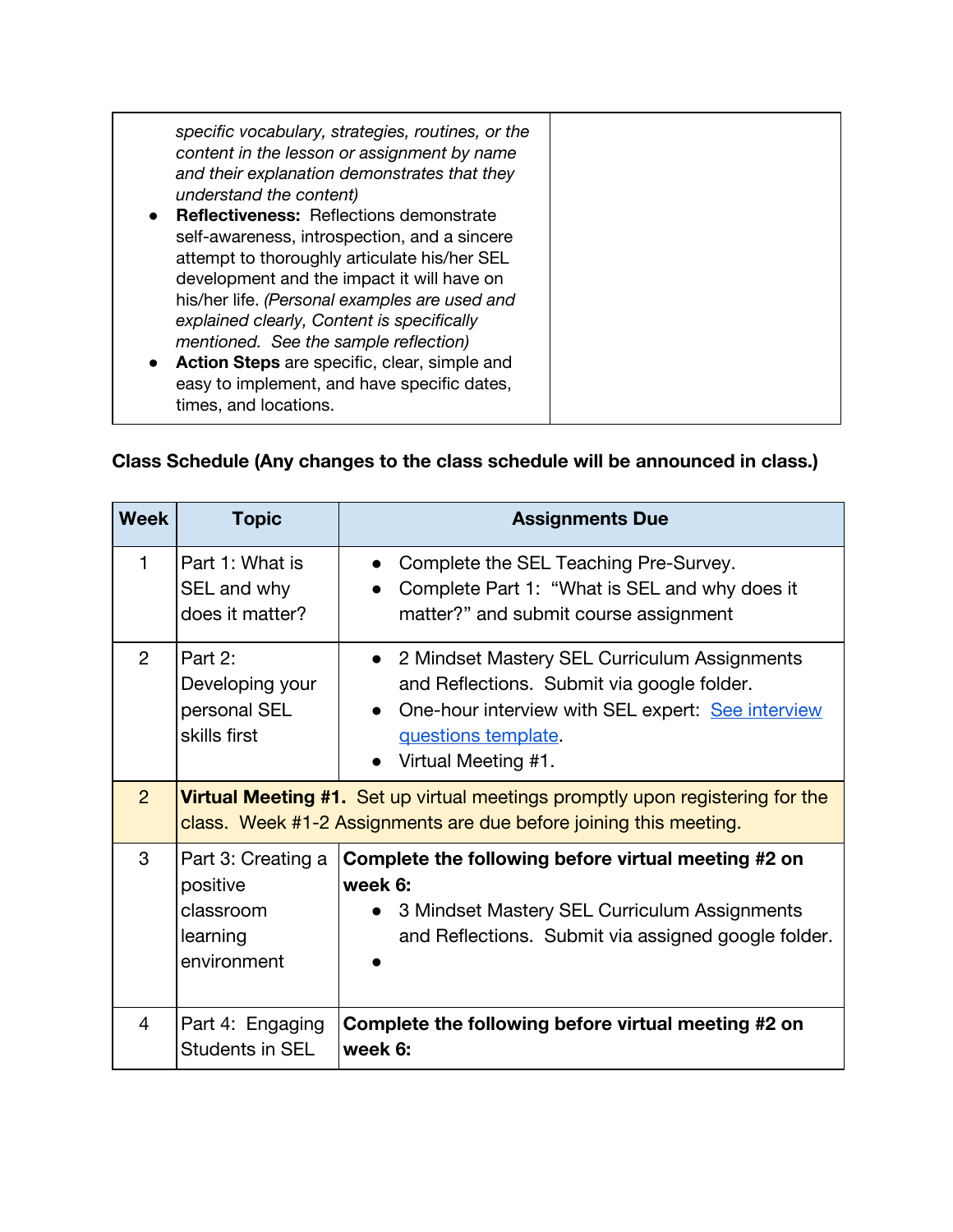| 5              | Part 5:<br><b>Reinforcing SEL</b><br><b>Skills</b>        | Complete the following before virtual meeting #2 on<br>week 6:                                                                                                            |
|----------------|-----------------------------------------------------------|---------------------------------------------------------------------------------------------------------------------------------------------------------------------------|
| 6              | Part 6:<br><b>SEL-Minded</b><br>Classroom<br>Management   | Complete the following before virtual meeting #2 this<br>week<br>Virtual Meeting #2                                                                                       |
| $6\phantom{1}$ | meeting.                                                  | <b>Virtual Meeting #2.</b> Week #2-6 Assignments are all due before joining this                                                                                          |
| $\overline{7}$ | Part 7: Assessing<br><b>SEL</b>                           | Complete Part 7: Assessing SEL and submit course<br>assignment                                                                                                            |
| 8              | Part 8: SEL<br><b>Quality Assurance</b><br>and beyond     | Complete Part 8: SEL Quality Assurance and<br>$\bullet$<br>beyond and submit course assignment<br>Virtual Check-in #3 (To prepare for the Legacy Talk)                    |
| 9              | Part 9: Course<br>Review                                  | Complete Part 9: Course Review and submit course<br>assignment<br>Work on last two assignments: Record Demo<br><b>Teaching Video and Legacy Talk</b>                      |
| 9              | meeting.                                                  | <b>Virtual Meeting #3.</b> Week #7-9 Assignments are all due before joining this                                                                                          |
| 10             | Part 10: SEL<br>Implementation<br>Demo Lesson<br>Showcase | Complete Part 10: Course Review and submit<br>course assignment (Demo lesson video)<br>Work on last two assignments: Record Demo<br><b>Teaching Video and Legacy Talk</b> |
| 10             | Legacy Talk                                               | <b>Complete the Following:</b><br>Complete the SEL Teaching Post-Survey.<br>5 Minute Legacy Talk Video Submission                                                         |
| 10             | <b>SEL Showcase</b>                                       |                                                                                                                                                                           |

# **Specifics about Assignments:**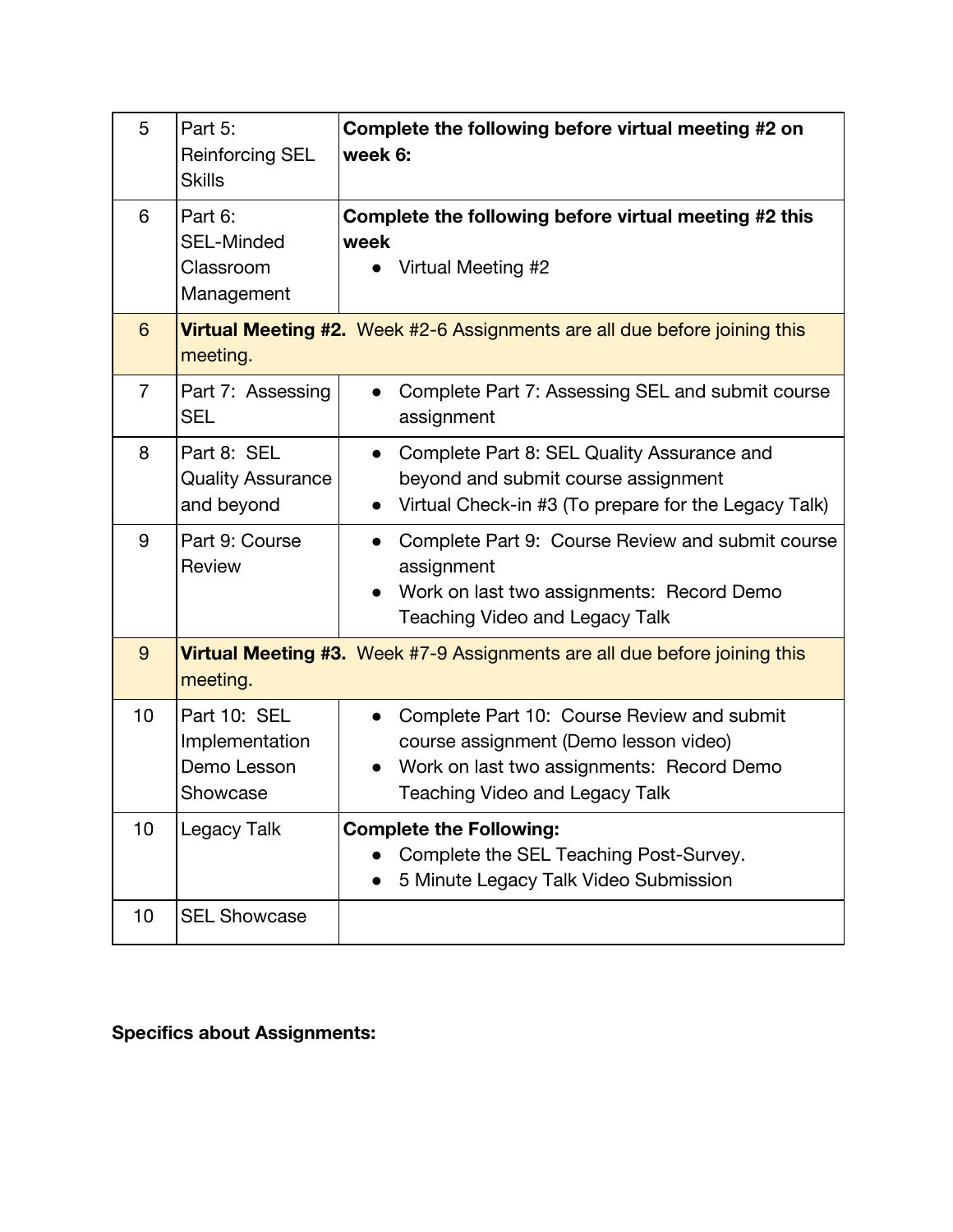- **Absences**: students must email instructor if they will not be in attendance for a class
- **Exams**: There are no make-up exams except in the case of a medical or unplanned, unexpected work emergency. Make-up exams must be completed within five days from the date of the exam or before the next class meeting.
- **Extra credit**: Each student will be assigned a topic to conduct a class presentation for the final week of class. The extra credit points will be treated like attendance/participation points in that the student will be eligible for up to 3 points. These extra credit points allow the student to make up for a missed class or if no classes were missed, the points will be added to the overall grade.
- **Late assignments**: Homework may be assigned during class. The assignment may consist of researching an upcoming topic where the student comes to class prepared to discuss their research findings in class. Homework is not graded and the student is not required to submit after the completion of the class in which it was due.

#### **Academic Integrity:**

Honesty is an essential aspect of academic integrity. Individual students are responsible for doing their own work. Plagiarism and cheating of any kind will not be tolerated.

*Plagiarize*: "To steal and pass off (the ideas or words of another) as one's own without crediting the source; presenting as new and original an idea or product derived from an existing source" (Webster's New Collegiate Dictionary, Springfield: G. & C. Merriam Company, 1973, 870). This includes using information from the Internet without citing the website. Avoid plagiarism by appropriately acknowledging the source of the author's words and ideas.

*Cheating*: Submitting or presenting an assignment as your own when it was written or created by someone else is not permissible in this class.

*Cell Phones:* The use of cell phones, pagers, or PDAs, during class is not allowed. These devices can be put on vibrate and answered out of the classroom in cases of emergency or work on-call status.

#### **Thriving in the Classroom:**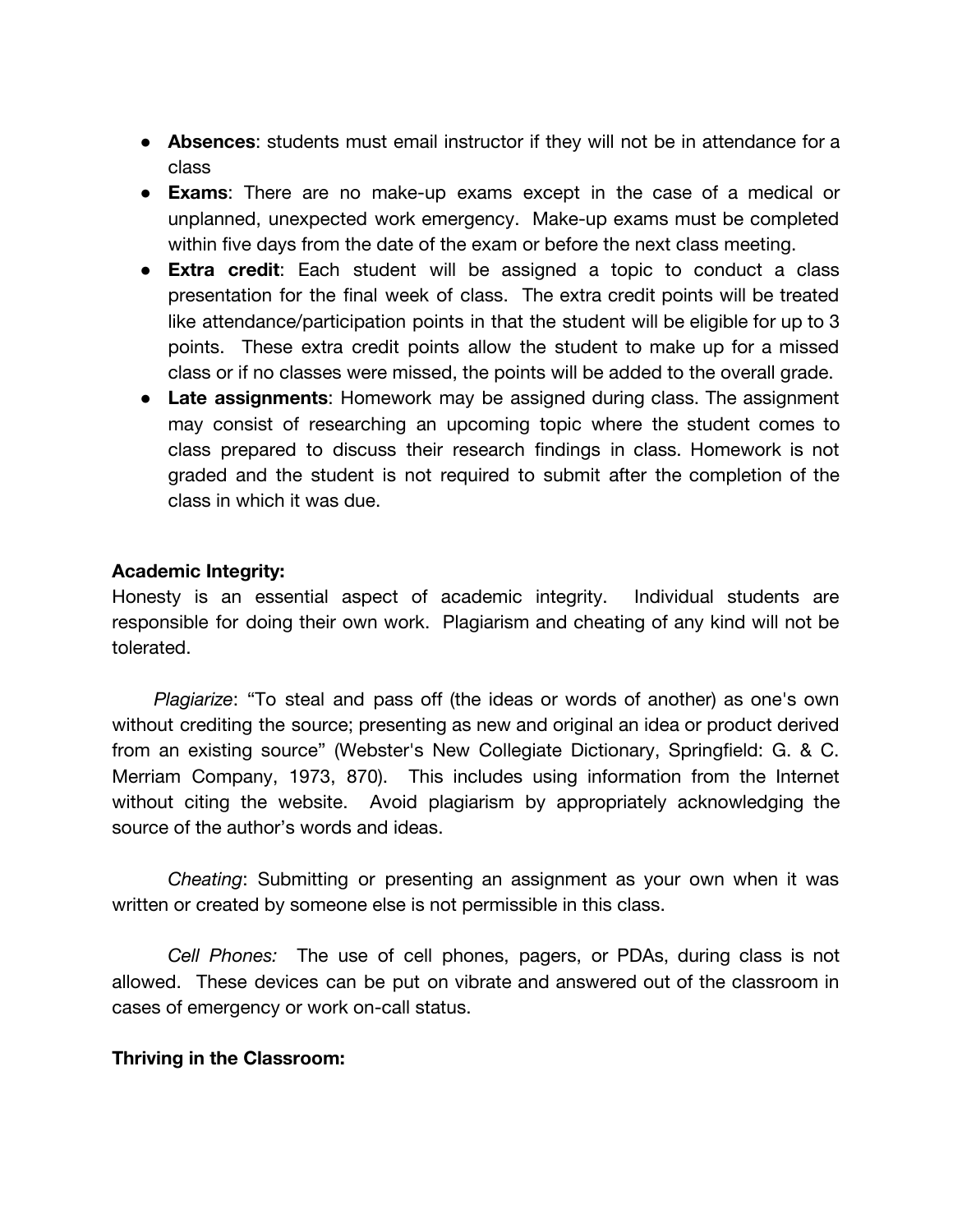Students join our courses from many diverse personal histories and expectations. The richness of their perspective adds to the classroom learning experience for all students. You are encouraged to fully engage in the topics presented by your instructor. In order to keep the classroom discussion within a respectful timeframe and in line with learning objectives, some guidelines are to be followed when participating in class discussions.

- 1. Discussion is to be kept to the topic presented by the instructor. Please do not bring personal agendas into classroom discussions.
- 2. While it is important to speak up during class, quality classroom participation also means allowing other students to talk. When a student is monopolizing time meant for all students, the instructor will stop the student and encourage others students to speak or move on with course content.
- 3. When doing classroom processes, assignments, and/or projects, please follow the directions of the instructor.
- 4. Direct criticism and/or negative comments of **any** student or by **any** student will be immediately stopped by the instructor.
- 5. Demeaning remarks and/or intimidation of one person by another person is not acceptable.
- 6. Disrupting the classroom learning experience is not acceptable.
- 7. Direct criticism of any other course or any other instructor will be immediately stopped by this course instructor.
- 8. Personal concerns and/or off class topic comments wishing to be made to your course instructor are to be made by making an appointment with the instructor or by sending an email to the instructor.
- 9. Students wishing to discuss concerns about a course or an instructor may make an appointment to speak with Fay Craton or send her an email. She can be contacted by email at fay.craton@lmu.edu or phone at 310-338-2812.

#### **Accommodations for Students with Disabilities:**

Students should let the Program Coordinator (Fay Craton; fay.craton@lmu.edu; 310-338-2812) know of a disability that limits you in a major life activity. Referrals will be made to the LMU Disability Support Services (DSS) for evaluation of reasonable accommodation, modifications, or special assistance. Any student who currently has a documented disability (ADHD, Autism Spectrum Disorder, Learning, Physical, or Psychiatric) needing academic accommodations should be in contact with the DSS Office as early in the semester as possible.